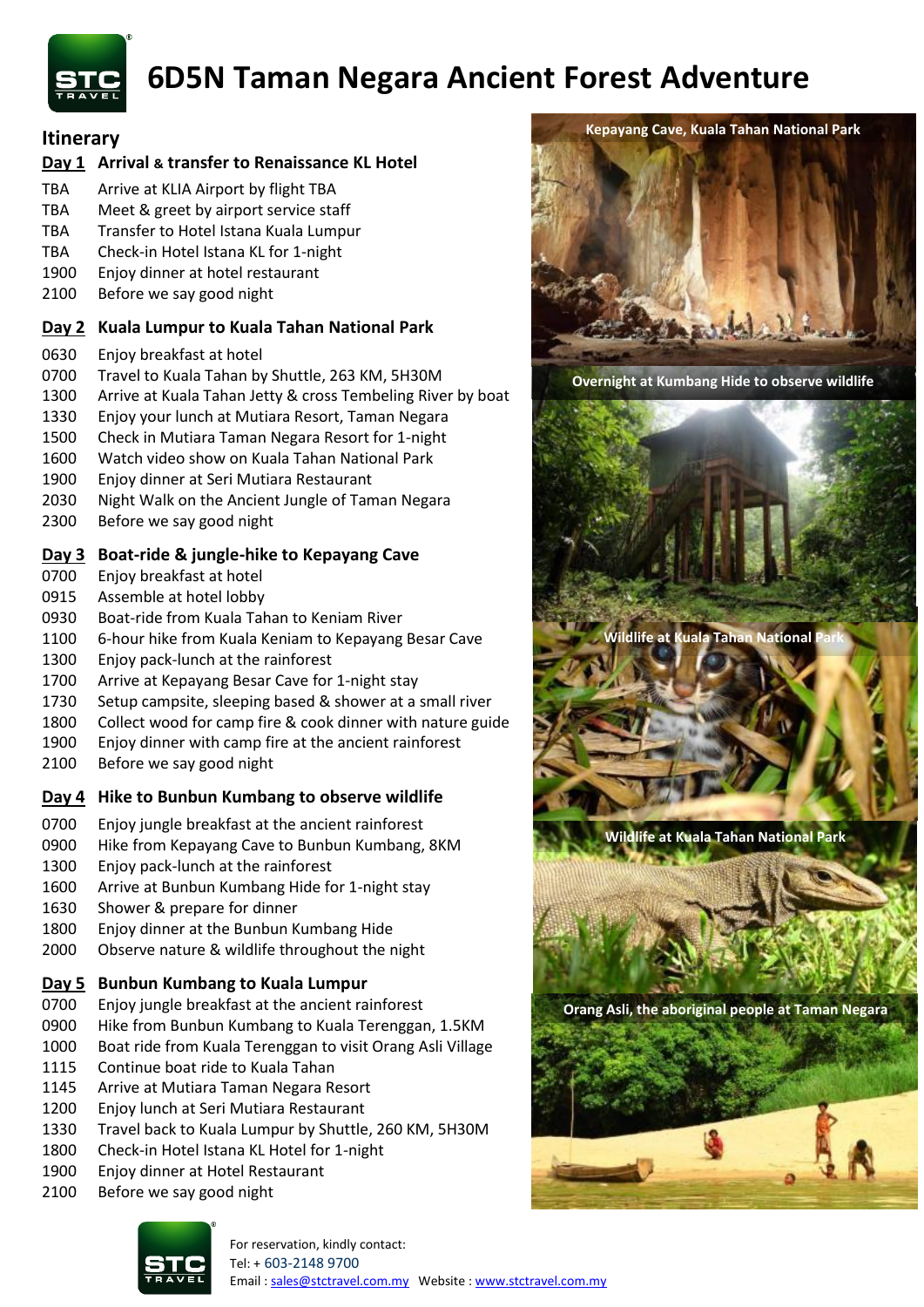

## **Day 6 Transfer to airport for flight check in**

- 0700 Breakfast at hotel
- TBA Check-out & assemble at the hotel lobby
- TBA Transfer to KLIA International Airport for flight check in
- TBA Departure by flight TBA



| Tour Code: TMN6D02 |                                                                                                                          |                          | Tour Fare (MYR)<br>Per person per package) |              |                                    |
|--------------------|--------------------------------------------------------------------------------------------------------------------------|--------------------------|--------------------------------------------|--------------|------------------------------------|
| <b>Star</b>        | <b>Hotels</b>                                                                                                            | <b>Travelling Period</b> | 02-03 Adults                               | 04-06 Adults | <b>Single</b><br><b>Supplement</b> |
| $5*$<br>$4*$       | Hotel Istana Kuala Lumpur<br>(DLX) Rating: 8.3<br><b>Mutiara Taman Negara Resort</b><br>(Chalet & Camp Site) Rating: 8.2 | 01 Apr $19 - 31$ Mar 20  | 2809                                       | 2319         | 560                                |

#### **Inclusive of:**

- 02 Nights Hotel Accommodation with Breakfasts at Renaissance Kuala Lumpur
- 01 Nights Hotel Accommodation with Breakfast at Mutiara Taman Negara Resort & 02 Nights at Camp site
- 04 Lunches, 05 Dinners according to the above itinerary
- Entrance Fees
- SIC Return Airport Transfer
- Comfortable Transportation based on SIC basis
- English Speaking Guide and nature Guide

#### **Exclusive of:**

- Air Tickets & Airport Taxes
- Tipping for Tour Guide & Driver
- Travel Insurance
- Additional surcharge for midnight arrival or early morning departure ( 2300 hrs until the next day 0800 hrs )
- SST 6%
- **Peak Season (Jul-Sep), Public Holiday, Festivals Season, School Holiday, Moto GP Malaysia, additional room surcharge is applicable and to be advised upon reservation**

| <b>Items to Bring:</b>               | Attire:                                                                     |  |  |  |
|--------------------------------------|-----------------------------------------------------------------------------|--|--|--|
| Sport shoes with good gripping-soles | Night Jungle Walk - Long Pants, Long Sleeve Shirt, Sport Shoes, Insect      |  |  |  |
| Light cotton clothing                | Repellent, Flashlight                                                       |  |  |  |
| Torch Light                          | Jungle Trekking to Canopy Walkway and Terisek Hill - Long / Short Pants,    |  |  |  |
| Insect Repellent                     | Short Sleeve Loose Cotton T-Shirt, Sport Shoes, Insect Repellent (No        |  |  |  |
| Raincoat                             | Denim/jeans and tight/body shape Shirt)                                     |  |  |  |
| Towel                                | Rapids Shooting to Kuala Trenggan with Nature guide - Short Pants, Short    |  |  |  |
| Own Drinking water bottle            | Sleeve Loose Cotton T-Shirt, Sandal                                         |  |  |  |
| Personal toiletries                  | Boat Trip to lata Berkoh - Short Pants, Swimming Attire, Sport Shoes, Towel |  |  |  |